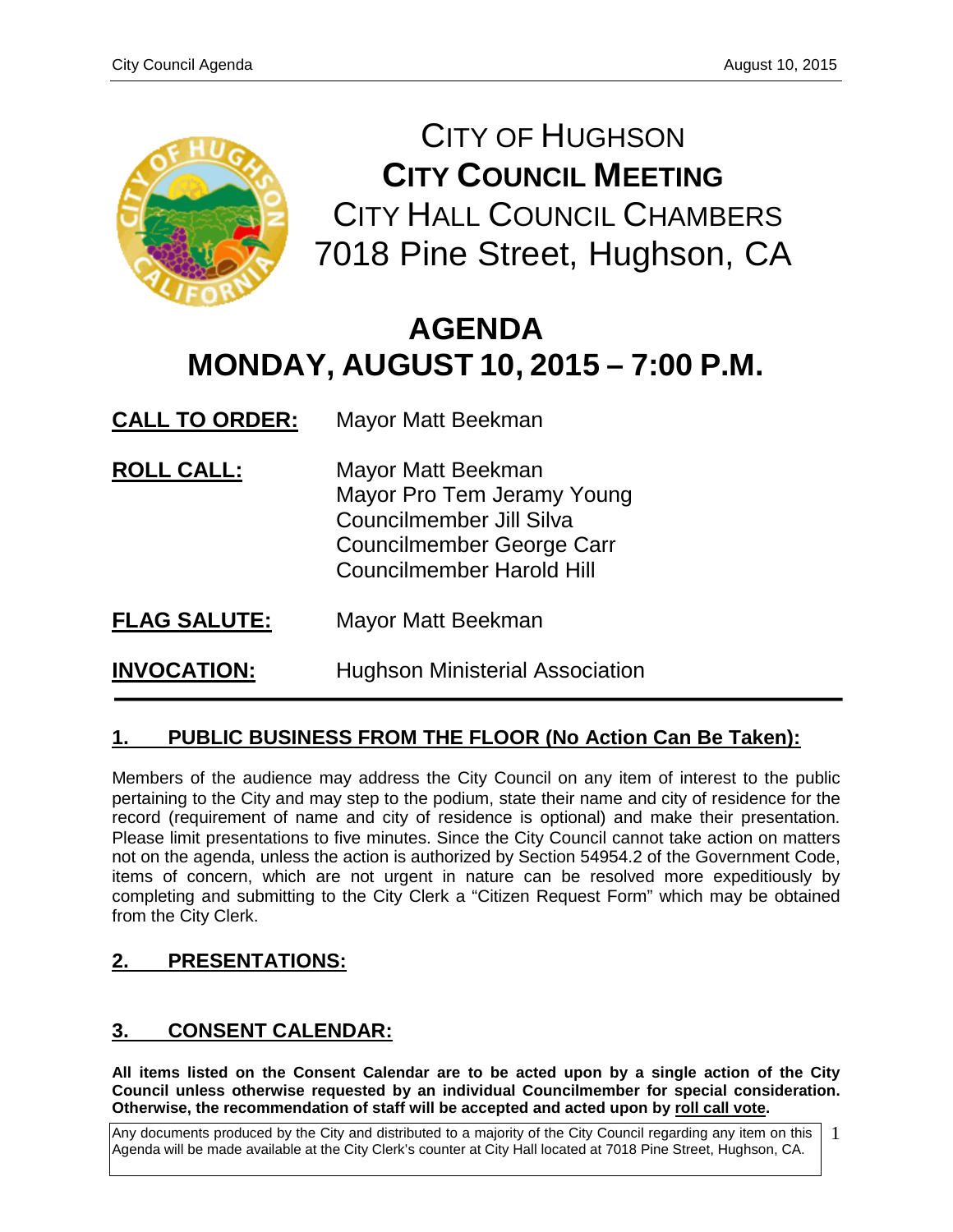- **3.1:** Approve the Minutes of the Regular Meeting of July 27, 2015.
- **3.2:** Approve the Warrants Register.
- **3.3:** Review and approve the City of Hughson Treasurer's Report for May 2015.
- **3.4:** Approve the Economic Development Committee's (EDC) recommendation to award Business Incentive Funds, in the form of a loan, for an existing business (Kids First Learning Center & Daycare) at 2419 Charles Street.
- **3.5:** Approve the 2015-2016 Allocation Agreement for the Community Development Block Grant (CDBG) Entitlement Funds with Stanislaus County.

#### **4. UNFINISHED BUSINESS:**

**4.1:** Discuss and Provide Direction on the Draft Request for Proposals (RFP) and lease agreement for farming of property located on Leedom Road near the Waste Water Treatment Facility.

### **5. PUBLIC HEARING TO CONSIDER THE FOLLOWING:**

**5.1:** Adopt Ordinance 2015-10, an Ordinance of the City Council of the City of Hughson amending the Development Agreement relating to the development known as Feathers Glen.

### **6. NEW BUSINESS:**

### **7. CORRESPONDENCE:**

#### **8. COMMENTS:**

**8.1:** Staff Reports and Comments: (Information Only – No Action)

**City Manager:** 

**City Clerk:**

Any documents produced by the City and distributed to a majority of the City Council regarding any item on this Agenda will be made available at the City Clerk's counter at City Hall located at 7018 Pine Street, Hughson, CA. 2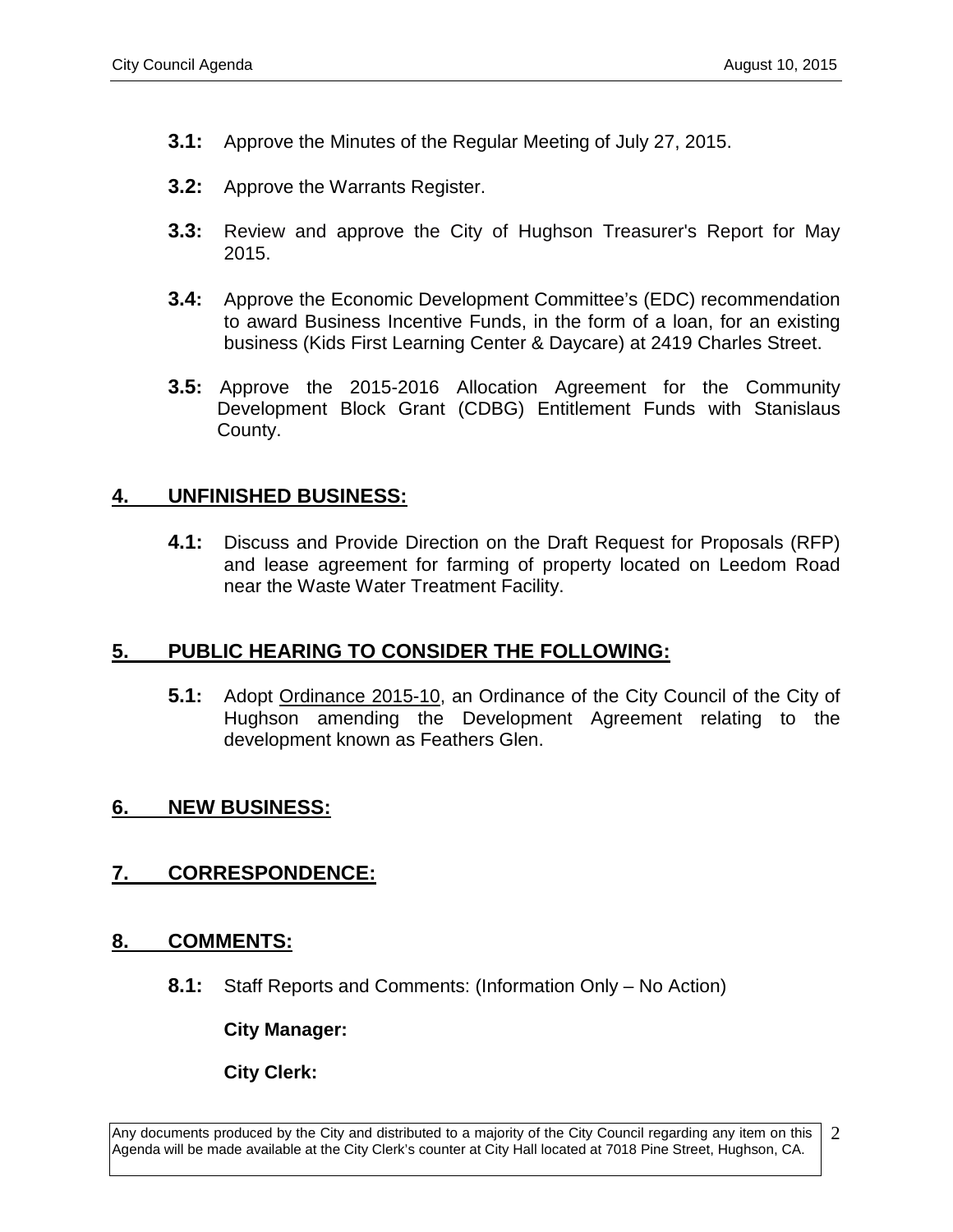#### **Community Development Director:**

**Director of Finance:**

**Police Services:**

**City Attorney:**

- **8.2:** Council Comments: (Information Only No Action)
- **8.3:** Mayor's Comments: (Information Only No Action)

# **9. CLOSED SESSION TO DISCUSS THE FOLLOWING:**

# **10. REPORT FROM CLOSED SESSION:**

# **ADJOURNMENT:**

#### **WAIVER WARNING**

If you challenge a decision/direction of the City Council in court, you may be limited to raising only those issues you or someone else raised at a public hearing(s) described in this Agenda, or in written correspondence delivered to the City of Hughson at or prior to, the public hearing(s).

# **UPCOMING EVENTS:**

| <b>August 10</b> | City Council Meeting, @ City Hall Chambers, 7:00 p.m<br>п                   |
|------------------|-----------------------------------------------------------------------------|
| <b>August 13</b> | Hughson Farmer's Market, Downtown Hughson, Charles St, 4:00-8:00 p.m.<br>٠  |
| <b>August 13</b> | Stanislaus County Day Reporting Center Dedication, 9:30pm (Ceres, CA)<br>■  |
| <b>August 14</b> | Hughson Historical Society Annual Appreciation Dinner, St. Anthony's Church |
| <b>August 24</b> | City Council Meeting, @ City Hall Chambers, 7:00 p.m                        |
| <b>August 27</b> | Hughson Farmer's Market, Downtown Hughson, Charles St, 4:00-8:00 p.m.<br>п  |
| September 10     | Hughson Farmer's Market, Downtown Hughson, Charles St, 4:00-8:00 p.m.<br>п  |
| September 14     | City Council Meeting, @ City Hall Chambers, 7:00 p.m                        |
| September 19     | Hughson Fruit and Nut Festival 10a.m-5p.m<br>Ξ                              |
| September 20     | Hughson Fruit and Nut Festival 10 a.m-4p.m<br>п                             |
| September 28     | City Council Meeting, @ City Hall Chambers, 7:00 p.m.<br>П                  |

#### **RULES FOR ADDRESSING CITY COUNCIL**

Members of the audience who wish to address the City Council are requested to complete one of the forms located on the table at the entrance of the Council Chambers and submit it to the City Clerk. Filling **out the card is voluntary.**